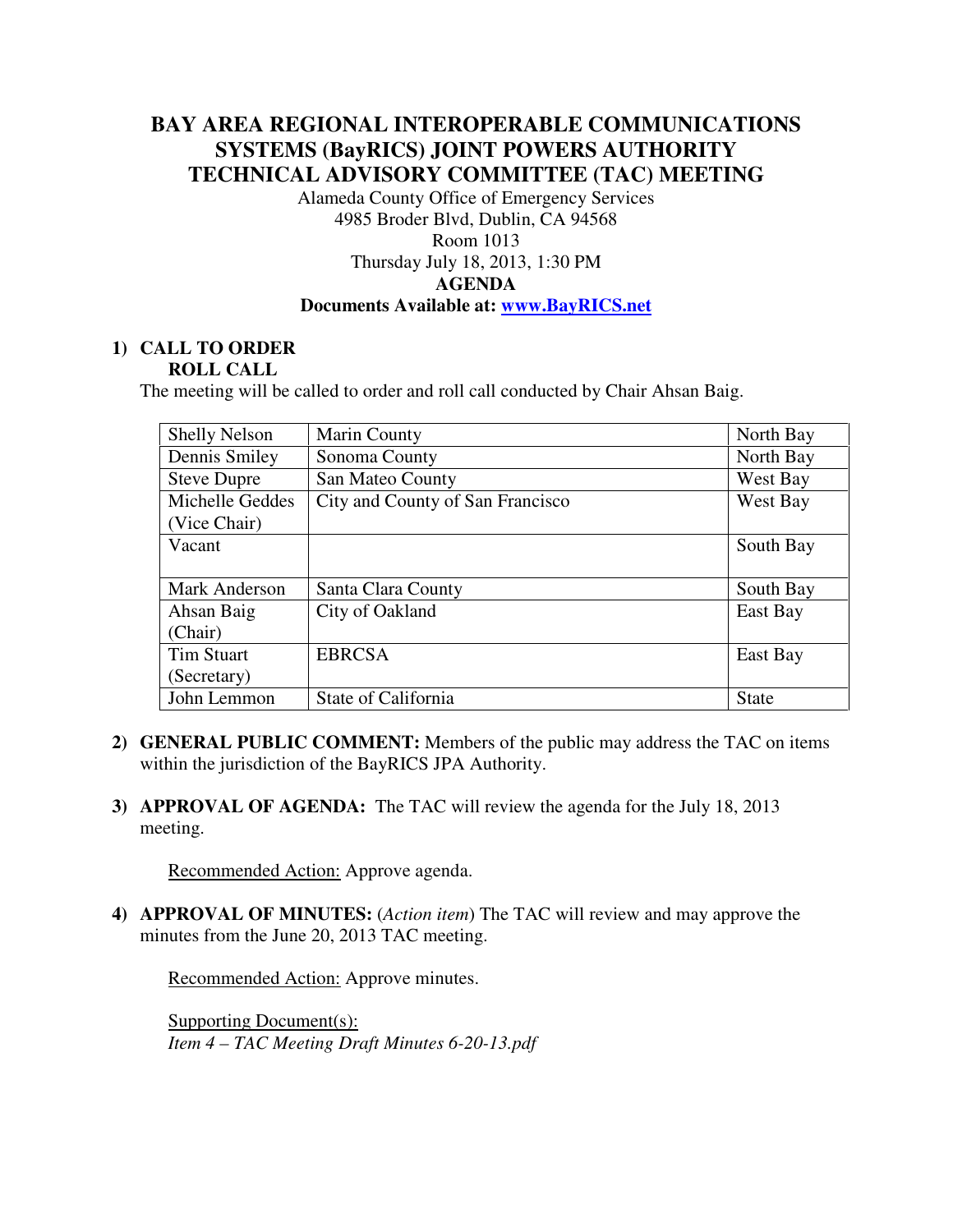## **5) AVIAT PRESENTATION AND BAYLOOP AD-HOC (BAC) COMMITTEE**

**UPDATE:** (*Discussion Action*) At the May 16 TAC meeting, the TAC directed staff to arrange a meeting with Aviat Networks to discuss planning for optimizing the network for IP traffic and developing standards and procedures. Aviat representatives have been invited to this meeting to provide an update on the contract implementation and proposed next steps.

Recommended Action: Accept Report.

**6) BAYRICS JPA REPORT**: (*Discussion item*) The BayRICS General Manager will provide a report on any pertinent information from the last BayRICS JPA meeting, status of major projects, status of spectrum lease with FirstNet, contacts with vendors and scheduled presentations and demonstrations and report on any actions of the FCC, NTIA, FirstNet Board and other federal agencies regarding interoperable public safety communications technical considerations.

Recommended Action: Accept Report

**7) TAC COORDIANTION WITH FIRSTNET:** *(Discussion and Possible Action Item)* On July 11, 2013 the BayRICS Board authorized the General Manager to execute a spectrum lease with FirstNet, the first step toward re-starting the BTOP grant-funded LTE project in the Bay Area. FirstNet has expressed a desire to monitor the project, provide input on system design, collaborate on "key learning conditions" and share data on system performance, usage and lessons learned. The TAC has an opportunity to work closely with FirstNet to accomplish these goals. TAC members have requested a discussion of potential roles and responsibilities for TAC and opportunities to coordinate work with FirstNet consultants. TAC may direct staff to take specific actions related to this discussion.

Recommended Action: Direct staff to take specific actions related to this agenda item.

**8) BAY AREA REGIONAL INTEROPERABLE VOICE COMMUNICATIONS SYSTEMS PLANNING AND FUNDING:** *(Discussion and Possible Action)* At the May 16 meeting, the TAC establish an ad hoc committee to present this report to the Advisory Group at its next meeting and to take other actions to distribute this report to Bay Area stakeholders. Staff will provide an update on these actions.

Recommended Action: Accept Report.

**9) PROPOSAL TO APPOINT ALTERNATE MEMBERS TO THE TAC:** *(Discussion and Possible Action Item)* At its May meeting, the BayRICS Board of Directors approved the appointment of alternate members to the Technical Advisory Committee to help the TAC achieve a quorum for its regular meetings. Staff recommends that TAC develop a list of recommended alternate members to present to the Board for approval at the next meeting.

Recommended Action: Develop a list of alternate TAC members and recommend to the BayRICS Board.